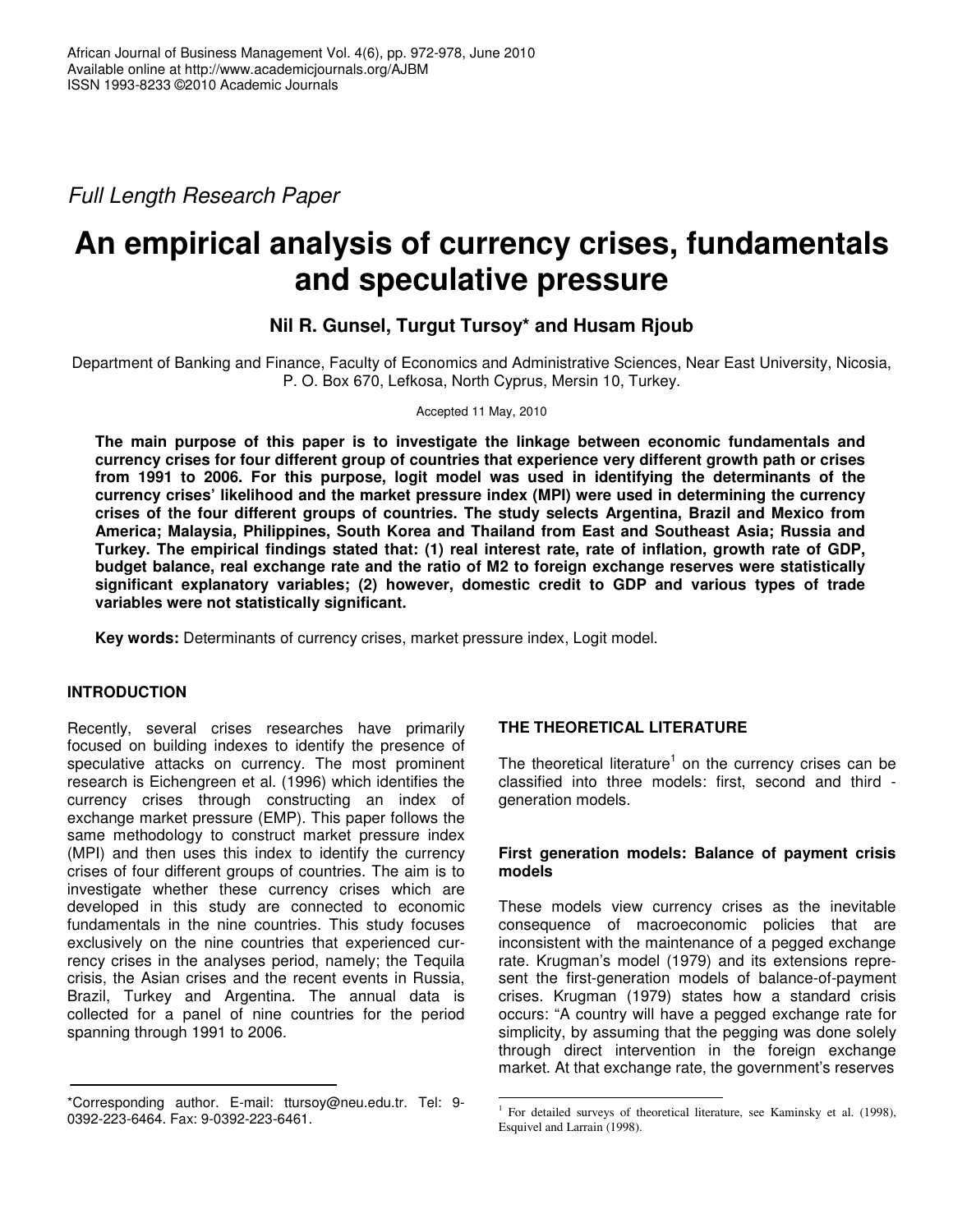gradually decline and then at some point, generally well before the gradual depletion of reserves would have exhausted them; there is a sudden speculative attack that rapidly eliminates the last of the reserves. Consequently, the government would no longer be able to defend the exchange rate." A speculative attack on a government's reserve can be viewed as a process by which investors change the composition of their portfolios, thereby reducing the proportion of domestic currency and raising that of foreign currency. This change in composition is then justified by a change in relative yields, for when the government is no longer able to defend the exchange rate, the currency begins to depreciate. More specifically, Krugman's model assumes that investors have a choice between two assets only, namely domestic and foreign money in the asset market. In this model, these two assets are bearing zero nominal interest and the expected rate of inflation is also the expected rate of the currency's depreciation. Therefore, if inflation rate is increased, domestic money will be less attractive.

Thus, there is the assumption that there are two types of exchange rate systems (flexible and pegged). Under the flexible one, change in expectations are reflected in the short run by change in the exchange rate; whereas, under pegged exchange rate system, it is directly reflected by changes in the government's reserves. Krugman argues that crises occur when a continuous deterioration in the economic fundamentals becomes inconsistent with an attempt to fix the exchange rate. Esquivel and Larrain (1998) address the fact that the original source of problems in Krugman's model is the excessive creation of domestic credit to either finance deficits or provide assistance to a weak banking system.

Also, it is assumed that the government had no access to capital market, thereby forcing it to monetize its expenditures. Within this context, the interest rate parity conditions would induce capital outflows and a gradual loss of foreign exchange reserves and then the economy becomes the victim of a speculative attack on its foreign reserves which triggers the collapse of the pegged exchange rate system. Krugman's model suggests that the timing of the speculative attack is dependent on a critical level in the amount of official foreign reserves. Once reserves reach such a critical or threshold level, speculators are induced to exhaust the remaining reserves in a short period of time to avoid capital losses.

#### **Second generation models: Self-fulfilling models**

There are a number of studies<sup>2</sup> that provide alternative explanations of currency crises. These models focus on the possibility of currency crises even without any continuous deterioration in economic fundamentals. Also,

they represent alternative explanations of currency crises that are known as second-generation models of balanceof-payments crises. The second-generation models evolve largely as a response to the two-stage crisis which breaks down the European exchange rate mechanism (ERM) in 1991 and 1992. Copeland (2005) stressed that disastrous events related to ERM appeared to raise an important question which the existing literature (firstgeneration models) could not answer. Could speculators successfully destroy a fixed exchange rate regime which was not being undermined by irresponsible monetary policy? Most likely, the answer is yes in the perspective of second-generation models. Also, Copeland (2005) addresses the fact that it were not only the main victims of ERM crises (UK, Spain and especially France), but at that time was said to have sound fundamentals. They also enjoyed the benefit of an explicit guarantee from the Bundesbank, which meant that, at least in principle, they could draw from the infinite reserve of Deutsche mark to protect their bilateral exchange rate.

Esquivel and Larrain (1998) stress that two key characteristics of second-generation models are: (a) the government is an active agent that maximizes an objecttive function and (b) that a circular process exists, leading to multiple-equilibrium. Second-generation models with the assumption of pure expectations leading to one equilibrium or another, accept the possibility of selffulfilling crises. This kind of crises occurs when the sheer pessimism of a significant group of investors provokes a capital outflow that leads to the eventual collapse of exchange rate system (Esquivel and Larrain, 1998).

#### **Third generation models: Contagion models**

Copeland (2005) stated that, although, there were a number of questions which second generation models seemed incapable of answering, the need for a third generation only became apparent later in the 1990s, with the Mexican Tequila crisis, as it was called of 1994 and even more obviously with the turmoil in Asia that started in mid-1997.

Third-generation models have focused on contagion effects as a cause of currency crisis. For instance, Gerlach and Smets (1994) present a model in which the devaluation by one country leads its trading partners to devalue in order to avoid a loss of competitiveness (Kaminsky et al., 1998). Contagion effects may arise when investors pay little attention to the host countries' economic fundamentals. If contagion effects are present, crisis in a country may be an indicator of a future crisis in the neighboring country<sup>3</sup>. Also, these models show that speculative attacks on one country could spill over to another if the international reserves available to defend

<u> 1989 - Johann Barn, mars ann an t-Aonaich an t-Aonaich an t-Aonaich an t-Aonaich an t-Aonaich ann an t-Aonaich</u>

 $2^2$  For instance, Obstfeld (1996), Cole and Kehoe (1996).

<sup>&</sup>lt;sup>3</sup> Calvo and Reinhart (1996) and Eichengreen et al. (1996) discuss the channels for transmission of contagion effect.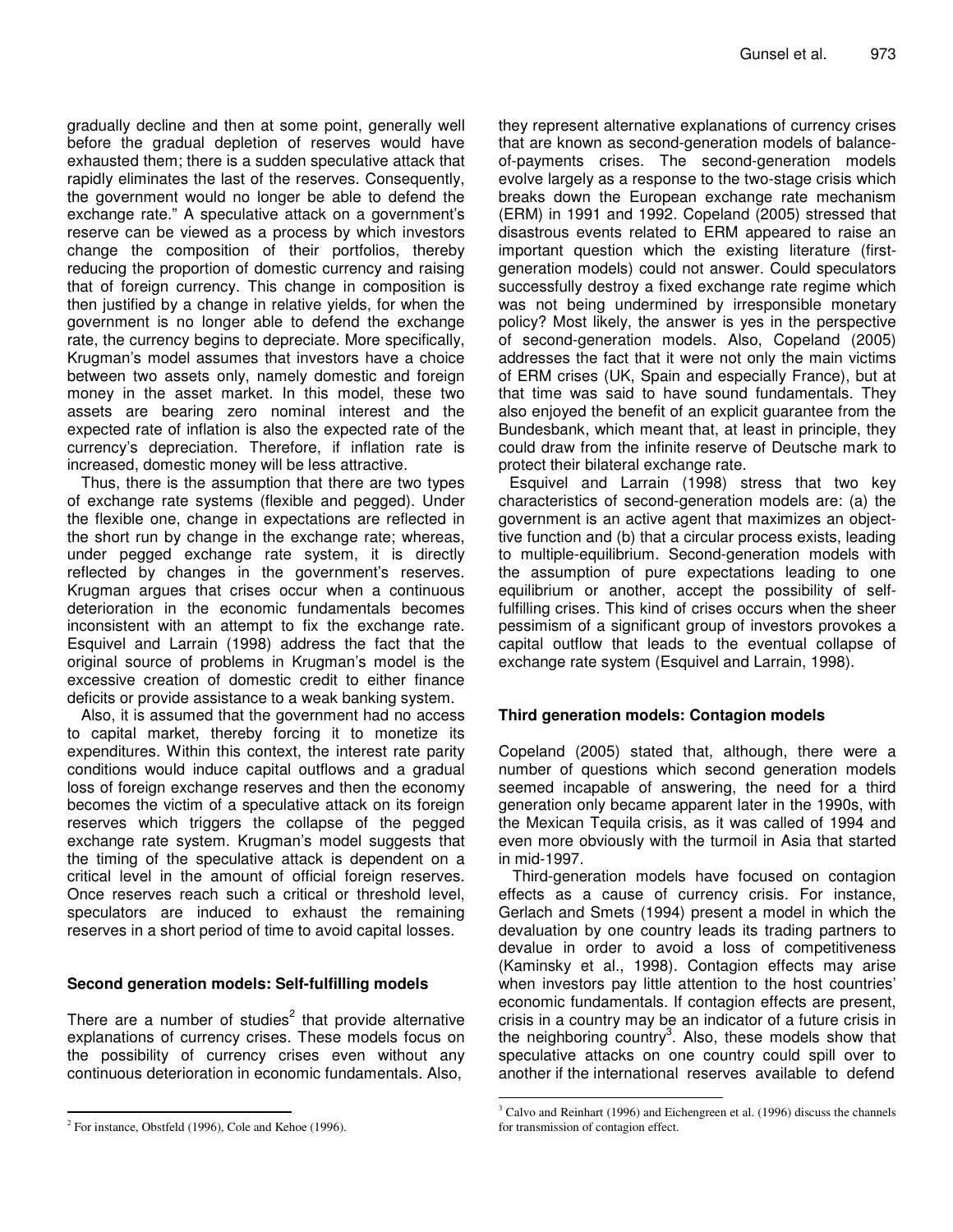the peg in the second country are not enough (Kruger et al., 1998). Consequently, currency crisis in one country results with devaluation and this affects the competitiveness of that country's trading partners and as a result, trading partner countries are forced to devaluate their currencies in order to avoid a loss in their competitiveness.

### **THE EMPIRICAL LITERATURE REVIEW**

In the 1990s and early 2000s, several countries experienced severe currency crises. Specifically, the 1990s witnessed a significant number of currency crises, namely; the exchange rate mechanism (ERM) crisis (1992 - 1993) in Europe, the Mexican (Tequila) crisis from 1994 - 1995, the Turkish crisis in 1994, the Asian crisis from 1997 - 1998, the Russian crisis in 1998 and the Latin America (Brazil) crisis from 1998 - 1999. Also in the early 2000s, the particular countries experienced continuous currency crises such as currency and banking crisis in Turkey during the period of 2001 - 2002 and the Argentinean crisis from 2001 - 2002. In the literature, it can be seen that empirical studies which attempt to explain currency crises is fairly large<sup>4</sup>. The researches' main attempt is to construct a single index for identifying the currency crises or speculative attacks on a currency. Studies like Eichengreen et al. (1995 and 1996), Sachs et al. (1996) and Kaminsky et al. (1998) have proposed different constructions of EMP index. Generally, this index is a weighted average of the depreciation's rate of local currency against US dollars, usually by percentage change in international reserves and interest rates. Eichengreen et al. (1996) address the fact that speculative attacks tend to be temporarily correlated and currency crises appear to pass "contagiously" from one country to another. Their findings about a variety of tests and a battery of sensitivity analysis, uniformly suggest that a crisis elsewhere in the world increases the probability of a speculative attack by an economically and statistically significant amount (their best estimate is eight percent), even after controlling economic and political fundamentals in the country concerned. Sachs et al. (1996) examine the financial events following the devaluation of the Mexican peso to uncover lessons about the nature of financial crises. They explore why some emerging markets were hit by financial crises during 1995, while others were not. They found that for a set of twenty emerging markets, difference in these fundamentals goes far in explaining the difference in the experiences of emerging market in 1995. Also, they found that many of the alternative hypotheses that have

<u> 1989 - Johann Barn, mars ann an t-Aonaich an t-Aonaich an t-Aonaich an t-Aonaich an t-Aonaich ann an t-Aonaich</u>

been put forth to explain such crises are not supported by this study data. In their interpretation, Mexico was subjected to a self-fulfilling speculative attack in late December, 1994. There is ample evidence to show that the attack was unexpected and represented by a selffulfilling panic.

In the literature, there are also a number of studies that examine the determinants of the currency crises. For instance, Kruger et al. (1998) examine the determinants of currency crises in Latin America, Asia and Africa. Their findings suggest that currency crises cannot be explained solely by looking at economic fundamentals and the regional contagion effects as well as the speculative behavior of investors are important determinants. Esquivel and Larrain (1998) test the main predictions of two generations models of currency crises and evaluate the explanatory power of some of the key variables proposed in the literature. Explanatory variables are defined in close correspondence with the factors highlighted in the theoretical literature. The study considers that a currency crisis exists only when there is an abrupt (sudden) change in the nominal exchange rate and they exclude unsuccessful speculative attacks from their definition of crisis. Cesmeci and Onder (2008) examine the possible determinants of currency crises in Turkey. Their results show that money market pressure index, real–sector confidence index and public–sector variables are significant in explaining currency crises. Licchetta (2009) investigates the role of external balance sheet variables as determinants of currency crises in emerging market and advanced economies. He also found that the likelihood of a crisis is increased with, the extent to which the real exchange rate rises above its trend, faster growth in broad money (relative to the level of international reserves), larger current account, budget balance deficits and lower GDP growth, if a neighboring country already has a crisis. Also in this study, economic fundamentals are found to be more important in explaining the onset of currency crises during the 1980s than the 1990s, suggesting that more recent crises are less fundamentally driven.

#### **METHODOLOGY**

#### **Identifying currency crises with market pressure index**

Currency crises are identified as extreme values of the speculative pressure index. Following Eichengreen et al. (1995 and 1996), a measure of speculative pressure on currency crises (exchange rate pressure index) is constructed as a weighted average of changes in the exchange rate, the international reserve and the interest rate. To examine currency crises, an index of the weighted average of changes in the exchange rates, foreign exchange reserves and interest rates are calculated. The market pressure index is then calculated as follows:

$$
MPI_{i,t} = (\alpha \% \Delta e_{i,t}) + (\beta \Delta i_{i,t}) - (\gamma \% \Delta r_{i,t})
$$

<sup>4</sup> Krugman (1979), Eichengreen et al. (1995, 1996), Sachs et al. (1996), Frankel and Rose (1996), Kaminsky et al. (1998), Esquivel & Larrain (1998), Kruger et al. (1998), Gaston and Sahay (2000), Cerra et al. (2000) and Cramazza et al. (2004), and Hagen and Ho (2007)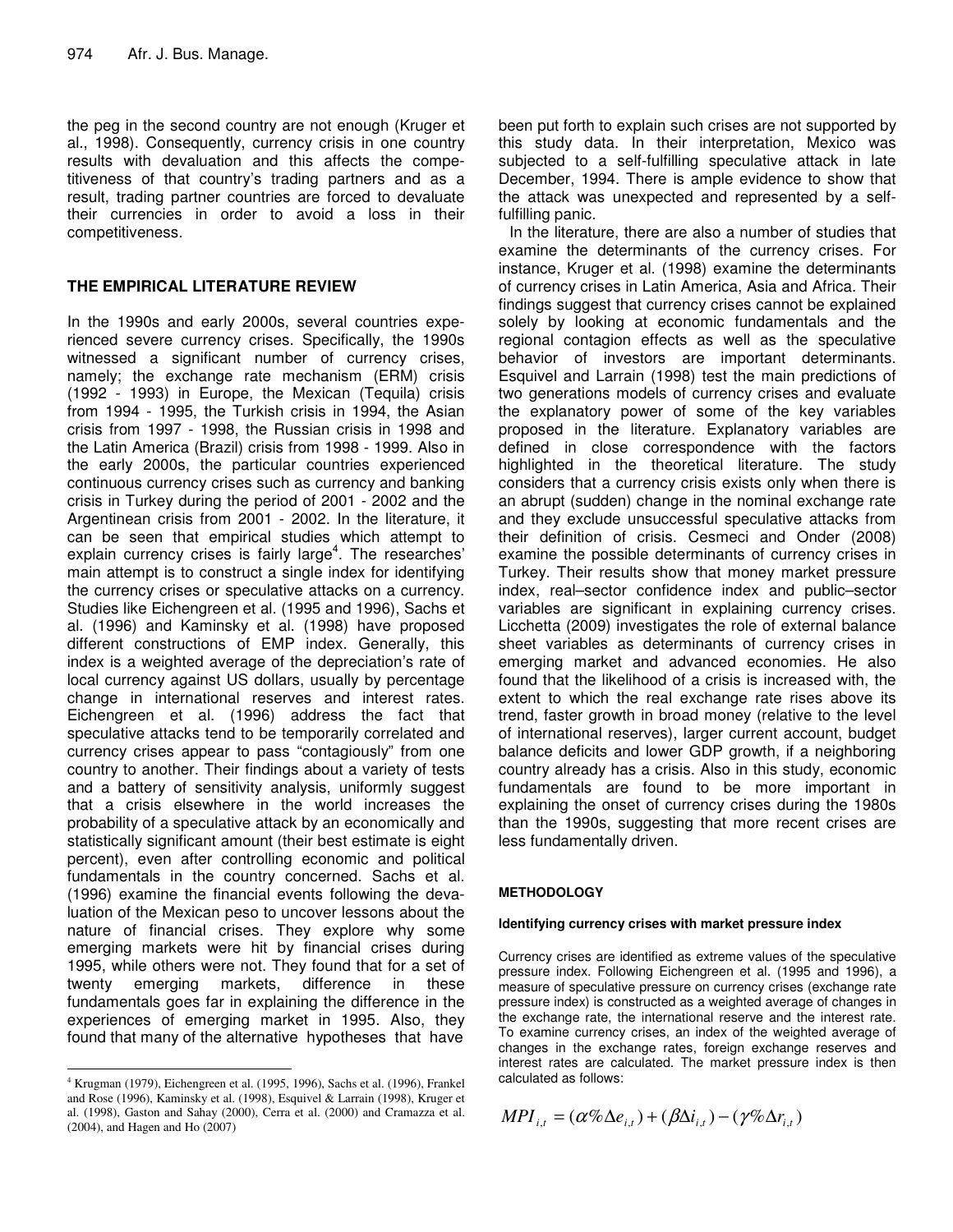(Eichengreen et al., 1996).

- Where,
- e: denotes the nominal exchange rate vis-à-vis the USA $5$ .
- i: denotes short-term interest rates.
- r: denotes foreign exchange reserves.
- $\alpha$ ,  $\beta$  and  $\gamma$ : + are weights.

A higher index is reflected in higher values of these three variables, therefore, this indicates greater pressure on the exchange market depending on the nature of the intervention of the respective Central Banks, that is, speculative pressures are either accommodated by a loss of reserves or can be prevented by the monetary authorities through an increase in interest rates<sup>6</sup>. As with Eichengreen et al. (1996), a crisis episode is defined as a month in which MPI exceeds its overall mean of the index by 1.5 times the pooled standard deviation of the calculated index. The crisis is defined in the following index:

Crises (T) = 1 If MPI (C) >  $\mu$  MPI (T) + 1.5  $\star$   $\sigma$ MPI (T)  $Crisis (T) = 0$  Otherwise

Where C is the country,  $\mu$  is the sample means and  $\sigma$  is the standard deviation of MPI. In order to prevent the destabilizing effect for the crisis countries, such as the 1997 Southeast Asian crisis, this model first allows the calculation of speculative attacks and then forms crisis dummy in the logit model, which will allow the estimation of the likelihood of speculative attacks in selected countries.

#### **Estimation methodology (Logit model)**

This paper uses a logit model in a panel data framework. The onestep probability ahead of failure is estimated as a function of a set of macro variables. From this perspective, the panel considers potentially the combination of time-series and cross-sectional data before running the estimation techniques.

In the context of logit model, the binary dependent variable  $Y_{it}$ takes the value of 1 if the exchange rate pressure index is higher than the average level during the year and 0 represents otherwise. In practice,  $Y_{it}$  is the latent variable, which is not observable by the researcher and assumed to depend on k explanatory variables, ranging from -  $\infty$  to  $\infty$ . The latent variable  $Y_{it}$  is linked to the observable categorical Y<sup>i</sup> variable by a measurement equation and is shown as follows:

$$
Y_{it} = \begin{cases} 1 & \text{If individual fail} \\ 0 & \text{otherwise} \end{cases} \quad \text{if } \left\{ Y_{it} \right\}^* > 0
$$

(see Maddala (2001))

The latent variable is linked to the explanatory variables as follows:

$$
Y_{ii}^* = \beta_0 + \sum_{j=1}^k \beta_j X_{ij} + u_{ii}
$$

#### Where,

 $Y_{it}^*$  : represents latent variable and its scale cannot be determined.  $u_{it}$  : is a composite error term.

 $β<sub>i</sub>$  : coefficient of j independent variable and measures the effects on the odds of failure of a unit change in the corresponding independent variables.

 $X_{\text{ini}}$ : is a vector of k number of explanatory variables in period t for each country i.

The above equation implies that the larger values of  $Y_{it}^*$  are observed as  $Y_{it}=1$  (that is, there is a high market pressure index), while those with smaller values are observed as  $Y_{it} = 0$  (that is, there is no market pressure).

In the logit model, the log-odds ratio is a linear function of the explanatory variables (See Maddala (2001)). The estimated multivariate logit model links the likelihood of currency crisis to a set of variables.

Log 
$$
(\frac{P_i}{1-P_i}) = \beta_O + \sum_{j=1}^{k} \beta_j X_{ij}
$$

Where,

 $P_i$ : represents the probability that country i will have high market pressure.

 $1-P_i$ : represents the probability that country i will have no market pressure.

#### **Data and Explanatory variables**

The data of this study were obtained from the Economic Intelligence Unit (EIU) and are available from 1991 to 2006. This period was determined by limited data availability in an annual basis. The data constitute a panel dataset for four different groups of countries namely; Argentina, Brazil and Mexico from America, Malaysia, Philippines, South Korea and Thailand from East and Southeast Asia, Russia and Turkey.

The explanatory variables can be divided into four groups: macroeconomic environment (growth rate of GDP, real interest rate and rate of inflation), external shocks or competitiveness (real exchange rate and terms of trade, trade openness and the ratio of export to GDP), the fiscal and monetary policies (budget deficit and domestic credit to GDP) and reserve adequacy (M2 to reserves) variables. The choice of explanatory variables is guided by both existing literature<sup>7</sup> and data availability. The growth rate of GDP and the rate of inflation are used to represent the macroeconomic developments. Also, real interest rate and government budget deficit (surplus) are added to capture fiscal and domestic policies. The ratio of domestic credit to GDP is used as an indicator of monetary expansion and credit growth (Lending Booms). Lending Booms variables in the literature are playing important role to explain the currency crises episodes. Theoretically, it increases the ratio of bad loans to total assets in bank's balance sheet; thereby weakening the banking sector. A weak banking sector increases the probability of a speculative attack, because investors know that government will be reluctant to resist an attack by increasing interest rates since this would result in bankruptcies and recession. Furthermore, past studies argued that governments usually lose substantial reserves prior to currency crises. The ratio of M2 (broad measure of money) to official foreign reserves is a measure of reserve adequacy. It measures the potential amount of liquid monetary assets that authorities can use to convert into foreign exchange. The variables

<u> 1989 - Johann Barn, mars ann an t-Aonaich an t-Aonaich an t-Aonaich an t-Aonaich an t-Aonaich ann an t-Aonaich</u>

<sup>5</sup> Local currency divided by foreign currency.

<sup>&</sup>lt;sup>6</sup> See, for instance, Eichengreen et al. (1996). See also Sachs et al. (1996), Frankel and Rose (1996), Kaminsky et al. (1998), Gaston and Sahay (2000), Cerra et al. (2000) and Cramazza et al. (2004) for similar construction of exchange rate pressure.

<sup>7</sup> See Sachs et al. (1996), Kaminsky and Reinhart (1999), Hagen and Ho (2007).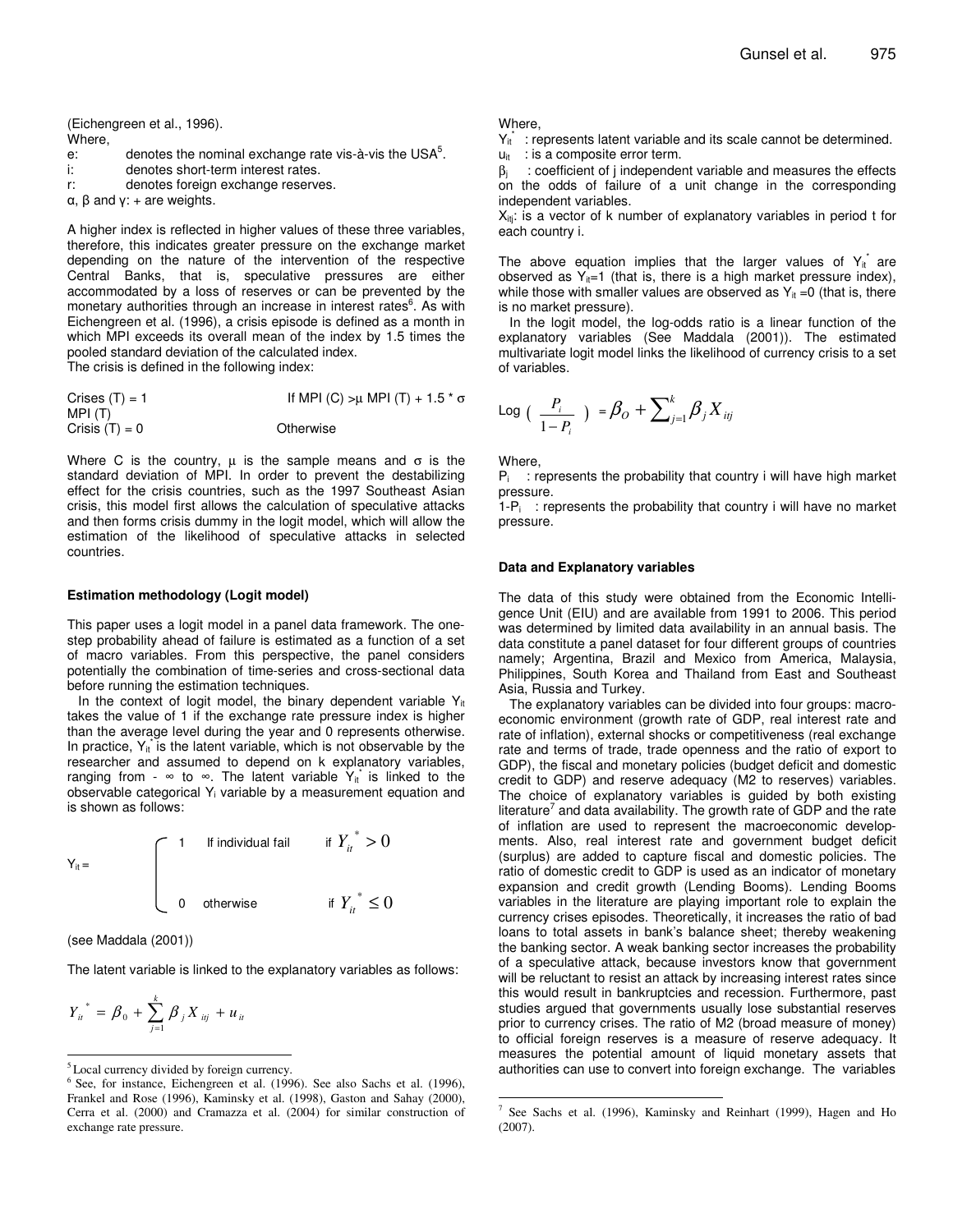| <b>Variables</b>               | (1)                    | (2)                    | (3)                    | (4)                    | (5)                    | (6)                    | (7)                     |
|--------------------------------|------------------------|------------------------|------------------------|------------------------|------------------------|------------------------|-------------------------|
| <b>Macroeconomic variables</b> |                        |                        |                        |                        |                        |                        |                         |
| Real interest rate             | $0.6793***$<br>(0.235) | 0.6901***<br>(0.241)   | $0.7263***$<br>(0.196) | $0.7285***$<br>(0.208) | $0.7371***$<br>(0.202) | $0.7525***$<br>(0.221) | $0.7747***$<br>(0.227)  |
| Inflation rate                 | $1.5714**$<br>(0.719)  | 1.6500**<br>(0.775)    | 1.9308**<br>(0.697)    | 1.7499***<br>(0.712)   | 1.9426***<br>(0.700)   | 2.0175***<br>(0.7735)  | 2.0862***<br>(0.786)    |
| Growth of GDP                  | $0.0002***$<br>(0.000) | $0.0002***$<br>(0.000) | $0.0002***$<br>(0.000) | $0.0000***$<br>(0.000) | $0.0002***$<br>(0.000) | $0.0002***$<br>(0.000) | $0.0002***$<br>(0.000)  |
| <b>Budget balance</b>          | $-0.0002**$<br>(0.000) | $-0.0002**$<br>(0.000) | $-0.0001**$<br>(0.000) | $-0.0000**$<br>(0.000) | $-0.0002**$<br>(0.000) | $-0.0000**$<br>(0.000) | $-0.0000**$<br>(0.000)  |
| <b>Financial variables</b>     |                        |                        |                        |                        |                        |                        |                         |
| Domestic credit to             | $-0.0007$              | $-0.0008$              |                        |                        |                        |                        |                         |
| GDP                            | (0.000)                | (0.000)                |                        |                        |                        |                        |                         |
| Ratio of M2 to FER             | $-7.066$               | $-7.7991$              |                        | $-0.4097*$             |                        |                        |                         |
|                                | (5.149)                | (5.710)                |                        | (0.241)                |                        |                        |                         |
| Exchange rate                  | $-0.0691***$           | $-0.0692***$           | $-0.058***$            | $-0.0716***$           |                        |                        |                         |
|                                | (0.019)                | (0.019)                | (0.015)                | (0,017)                | $0.0692***$<br>(0.019) | $0.0591***$<br>(0.015) | $0.0593***$<br>(0.0015) |
| Terms of trade                 | 0.0018<br>(0.022)      | 0.0229<br>(0.022)      |                        |                        | 0.0039<br>(0.0167)     |                        |                         |
| Trade openness                 |                        |                        |                        |                        |                        | 0.0016<br>(0.006)      |                         |
| Export/GDP                     |                        |                        |                        |                        |                        |                        | 0.0005<br>(0.011)       |
| Dummy Asia                     |                        | 0.2269<br>(0.763)      |                        |                        |                        |                        |                         |
| Constant                       | 0.5715                 | 0.5715                 | $-1.048$               | 0.2847                 | $-1.4075$              | $-1.286$               | $-1.4912$               |
|                                | (2.647)                | (2.711)                | (1.282)                | (1.423)                | (2.006)                | (1.570)                | (1.630)                 |
| Model statistics:              |                        |                        |                        |                        |                        |                        |                         |
| Wald Chi <sup>2</sup>          | $22.2***$              | 22.13***               | $17.20***$             | 20.43***               | 16.36**                | 17.24***               | $17.30***$              |
| Log Pseudo-lik                 | $-48.3040$             | $-48.2608$             | $-58.3853$             | $-51.3244$             | $-58.3577$             | $-58.3477$             | $-58.2764$              |
| <b>AIC</b>                     | 56.304                 | 57.2608                | 63.3853                | 57.3244                | 64.3577                | 64.3477                | 64.2764                 |

Notes: (1) \*\*\*, \*\*, \* indicates significance at the 1, 5 and 10%, level respectively.

(2) Standard errors are given in parentheses for the Logit model.

(3) Specification from 1 - 7 is the likelihood of currency crises.

of various types of trade and real exchange rate are indicators of external competitiveness and shocks.

#### **RESULTS AND DISCUSSION**

Logit estimator was used to estimate the models and indicates the results from empirical analysis. The model can be interpreted as explaining the likelihood of a currency crisis to occur for given values of explanatory variables. Seven models which include macroeconomic and financial variables were estimated as explanatory variables to investigate the determinants of currency crises in the sample countries. The results of the univariate analysis revealed that there was a very low level of correlation among variables. Specifically, Table 1

presented the logit regression results for nine countries and the number of observations was 130. The quality of model specification was assessed based on the model chi-square and AIC criteria. A chi-square likelihood ratio test of the significance of the overall model indicated that all specification models were highly significant (prob>chisquare: 0.000). The AIC<sup>8</sup> compared the model with and eliminates its specification, when irrelevant model with explanatory variables were added into different degrees

<u> 1989 - Johann Barn, mars ann an t-Aonaich an t-Aonaich an t-Aonaich an t-Aonaich an t-Aonaich ann an t-Aonaich</u>

<sup>8</sup> The use of AIC criterion introduces a statistic that gives a measure of the precision of the estimate and a measure of the parameterization of the model. According to this criterion a model with the lowest AIC is chosen. The AIC is computed as minus the log likelihood plus the number of estimated parameters of explanatory variables. Then, as is obvious from the model, as the number of variables increases it is less advantageous to the value of the AIC.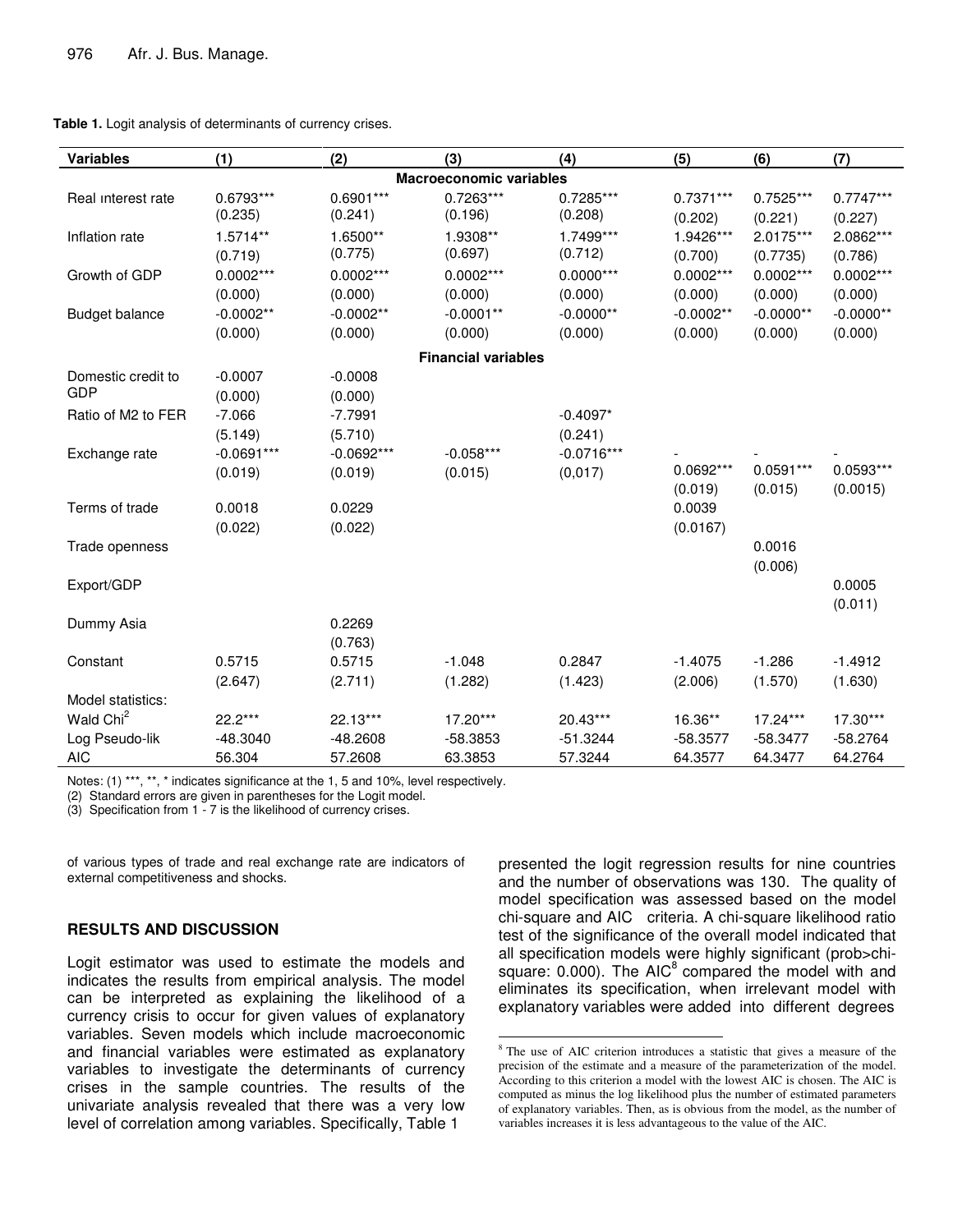of freedom the regression.

A lower value of the AIC was judged to be preferable from Table 1 and Models 1, 2 and 4 which appeared to have the lower AIC's. An increase in the real interest rate caused an increase in the likelihood of currency crises and as a result, the real interest rate was significant at one percent level in all models and had a positive sign. Theoretically, an unexpected increase in interest rates affects the existing credits inversely and this leads to an increase in the amount of bad loans in the banking sector.

Moreover, a positive and significant coefficient on the rate of inflation in the results, suggested that an increase in rate of inflation increased the crisis probability. Past studies suggest that an increase in the growth of GDP reduce the probability of a currency crisis. Surprisingly, the researchers' estimation showed that the growth rate of GDP had a positive sign and significance at one percent level.

Also, it found that large budget deficit increased the probability of a currency crisis. Contrary to the expected sign, the coefficient of the budget deficit variable was negative and significant at five percent level, while the coefficient of the domestic credit to GDP had a negative sign, but it was not significant in any level. The literature stress that countries with low level of reserves (in relation to a broad measure of money) are more likely to experience currency crises.

Past studies argue that governments usually lose substantial reserves prior to currency crisis and it suggested that M2 to official foreign reserves is a good indicator to reflect the vulnerability of the central bank to possible runs against the currency. The literature provide evidences that there is a positive relation between reserve adequacy and probability of a crisis. However, the results showed that the reserve adequacy variable had a negative sign and was significant at 10% level in Model 4. The literature emphasizes that currency crises are usually preceded by periods of overvaluation in exchange rate and crises are strongly associated with over-valued real exchange rate.

In contrast with the existing literature, the real exchange rate variable was found to have a negative sign and significance at one percent level. Lastly, there is evidence that the possibility of deterioration in terms of trade increases the probability of currency crises and the term of trade variable was not statistically significant. Also, alternative explanatory variables for trade (trade openness and ratio of export to GDP) tested in the empirical analysis, however showed that all trade variables were found to be statistically insignificant.

In Model 2, dummy of Asian countries was added to the model to check whether Asian countries have any effects on the other countries in the analysis. Despite the coefficient of the dummy been positive, it was however, not statistically significant.

#### **Conclusion**

The main purpose of this study is to identify currency crises with MPI estimation and then analyze the linkage between currency crises and economic fundamentals. Empirically, the models are estimated with logit estimation to explain the likelihood of currency crises with an annual panel dataset of nine countries in the period of 1991-2006. In this study, eight variables (real interest rate, rate of inflation, growth rate of GDP, budget deficit and domestic credit to GDP, M2 to official foreign reserves, real exchange rate and various types of trade variables) are used as economic variables to analyze the linkage between economic fundamentals and currency crises. The findings show five significant variables – namely; real interest rate, rate of inflation, budget balance, growth rate of GDP, real exchange rate and the ratio of M2 to foreign exchange, but just only two coefficients satisfied the expected signs (real interest rate and rate of inflation). Unfortunately, growth rate of GDP, budget balance, real exchange rate and the ratio of M2 to Foreign exchange reserves coefficients' are not the same as expected. The empirical findings indicate that increases in real interest rate, rate of inflation, growth rate of GDP are closely and positively related with the likelihood of currency crises. Therefore, decreases in budget balance deficit, real exchange rate and the ratio of M2 to foreign exchange reserves increase the probability of currency crises. As a result, it can be suggested that real interest rate and rate of inflation are the only two variables that can be consistently linked to currency crises in the sample countries, where the common findings in the literature are concerned.

This study supposes that currency crises are solely linked to the economic fundamentals and authors tried to explain it with macroeconomic variables. In future research, it would be interesting to examine not just the economic fundamentals and probability of crises connection, but also, the source of the contagion effect using the approach of Eichengreen et al. (1996).

#### **REFERENCES**

- Calvo S, Reinhart CM (1996). Capital flows to Latin America: is there evidence of contagion effects, Private Capital Flows to Emerging Markets, Guillermo C, Morris G, Eduard H, eds., (Washington, DC): Ins. Int. Econ.
- Cerra V, Saxena SC (2000). What caused the 1991 currency crisis in India?. IMF Working Papers*,* p. 157.
- Copeland L (2005). Exchange rates and international finance. FT Press, 4<sup>th</sup> Edition. N.J.
- Cole HR, Kehoe TJ (1996). A self-fulfilling model of Mexico's 1994-1995 debt crisis, J. Int. Econ., 41: 309-330.
- Cramazza F, Ricci L, Salgado R (2004). International financial contagion in currency crises, J. Int. Mon. Fin., 23: 51-70.
- Cesmeci O, Onder AO (2008). Determinants of currency crises in emerging markets: the case of Turkey. Emerg. Mark. Fin. Tra., 44 (5): 54-57.
- Eichengreen B, Rose A, Wyplosz C (1995). Speculative attacks on pegged exchange rates: an empirical exploration with special